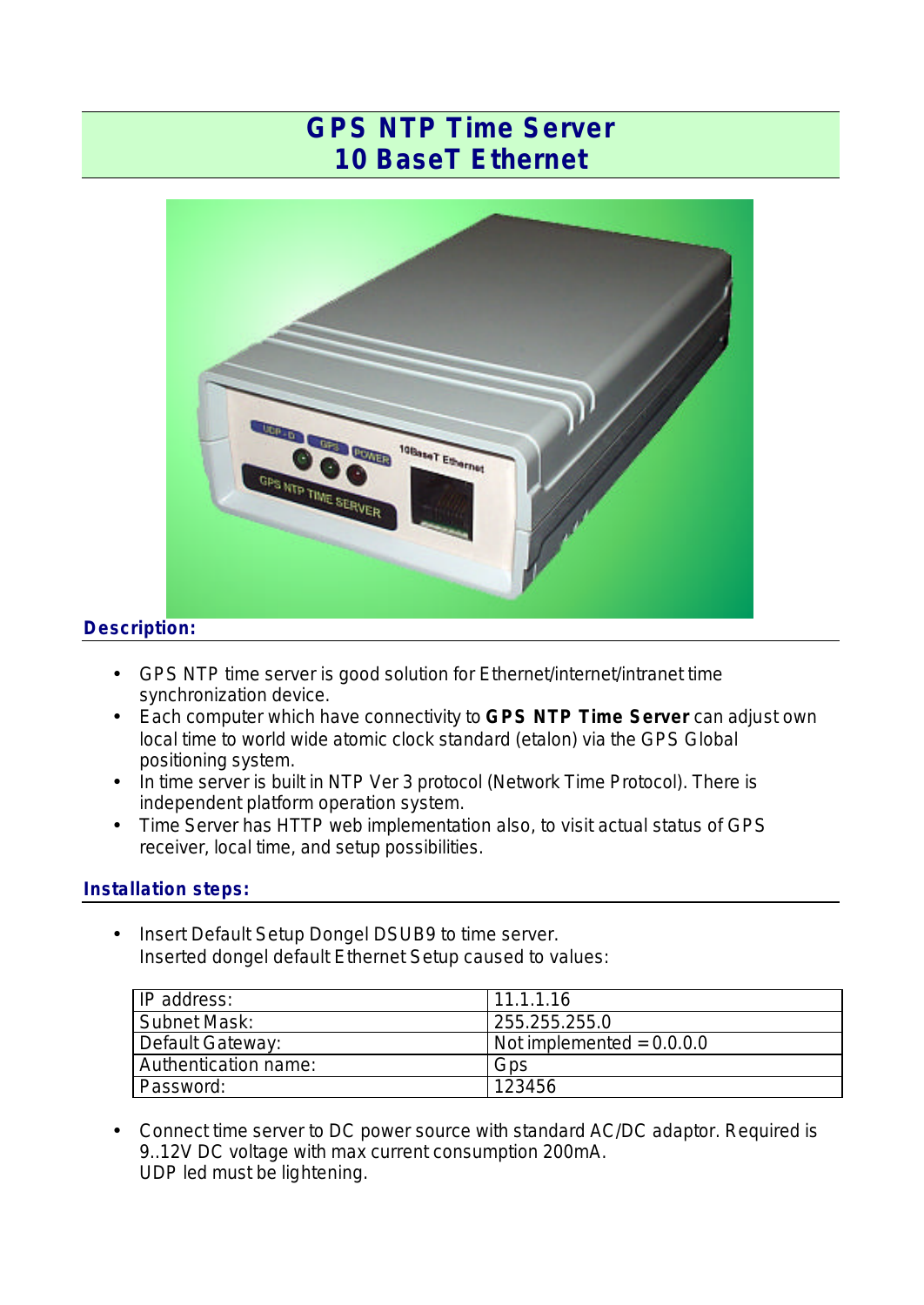Time Server must blinking Green LED Measure, and power LED indication must be light.

*Note:* Time server is protected for cross voltage, but not for high voltage.

- Connect to 10 BaseT Ethernet line.
- Change your Desktop Ethernet IP address similarly to  $IP = 11.1.1.1$ mask- 255.255.255.0 Not Gateway
- Run HTML browser such Opera, Netscape, win explorer
- In address line simply write: http://11.1.1.16 Time server must response with authentication dialog:

| <b>Connect to 11.1.1.16</b> | $\mathbb{R}$         |
|-----------------------------|----------------------|
|                             |                      |
| <b>GPSWEB</b>               |                      |
| User name:                  | $\Omega$ gps         |
| Password:                   |                      |
|                             | Remember my password |
|                             | OK<br>Cancel         |

Default User name is "gps" Default password: 123456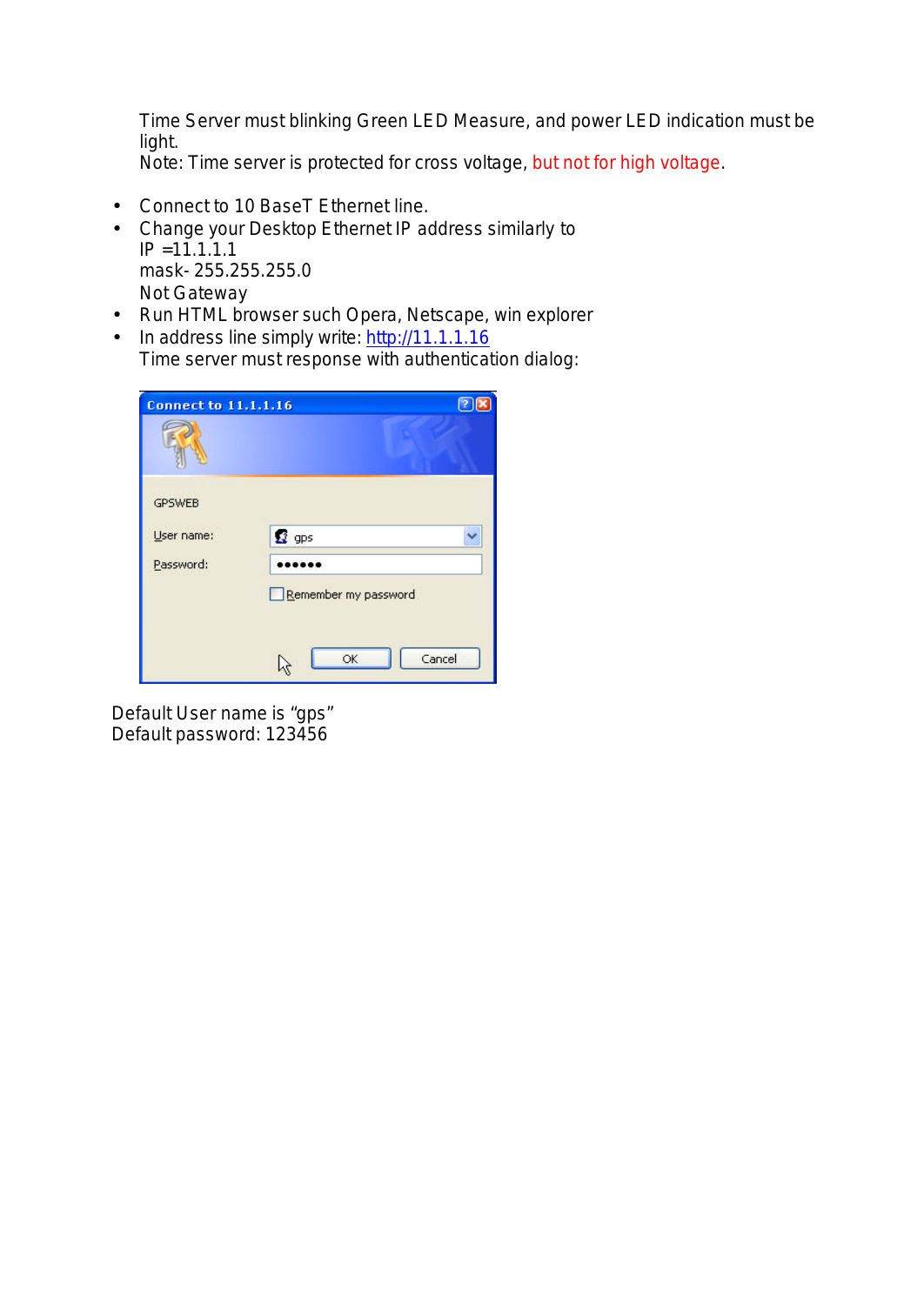| After enter values time server will send to your browser html page: |  |  |  |
|---------------------------------------------------------------------|--|--|--|
|                                                                     |  |  |  |

| <b>GPS Server - Microsoft Internet Explorer</b>                                                                | <b>Film</b>       | 1 - 11 <b>-</b>        |
|----------------------------------------------------------------------------------------------------------------|-------------------|------------------------|
| Edit<br>File<br><b>Favorites</b><br><b>View</b><br>Tools<br>Help                                               |                   |                        |
| Back - O - x 2 A C Search & Favorites @ Media @                                                                |                   | $\rightarrow$          |
| Address <b>&amp; http://11.1.1.16/</b>                                                                         | $\Rightarrow$ Go  | $\rightarrow$<br>Links |
| <b>GPS NTP Web Server</b><br>-Time Synchronization by Global Position System<br>-Implemented NTP ver3 protocol |                   |                        |
| <b>GPS STATUS</b> [Setup]                                                                                      |                   |                        |
| Built in SoftVer: 1.00<br>www.dcf.sk                                                                           |                   | ×.                     |
| đ                                                                                                              | <b>O</b> Internet |                        |

#### • Click to GPS Status:

| <b>GPS Status - Microsoft Internet Explorer</b>     |                                                                                                   | <b>FEE</b> 00          |
|-----------------------------------------------------|---------------------------------------------------------------------------------------------------|------------------------|
| Edit<br>File<br>Favorites<br>View.                  | Tools<br>Help                                                                                     |                        |
|                                                     | Back • • • <b>x 2</b> • <b>x 2</b> • <b>x C</b> search <b>x</b> Favorites <b>e</b> Media <b>e</b> | $\rightarrow$          |
| Address <b>&amp; http://11.1.1.16/params?info=1</b> | $\Rightarrow$ Go                                                                                  | $\rightarrow$<br>Links |
|                                                     |                                                                                                   |                        |
|                                                     |                                                                                                   |                        |
|                                                     | <b>GPS Server Status</b>                                                                          |                        |
|                                                     |                                                                                                   |                        |
|                                                     |                                                                                                   |                        |
| Server Time                                         | Mon May 05 20:42:13 2003                                                                          |                        |
| Time<br>Synchronized                                | Mon May 05 20:42:03 2003                                                                          |                        |
| Visible Sattelites                                  | В                                                                                                 |                        |
| <b>GPS Receiver</b>                                 | 0.K.                                                                                              |                        |
| Latitude                                            | N4807.7931                                                                                        |                        |
| Longitude                                           | E01712.0133E                                                                                      |                        |
|                                                     |                                                                                                   |                        |
| Press reload button to [Refresh]                    |                                                                                                   |                        |
|                                                     |                                                                                                   |                        |
|                                                     |                                                                                                   |                        |
| Done                                                | Internet                                                                                          |                        |

- *Server Time:* is in UTC Format

- *Time Synchronized:* Time Stamp when is local time in server synchronized by GPS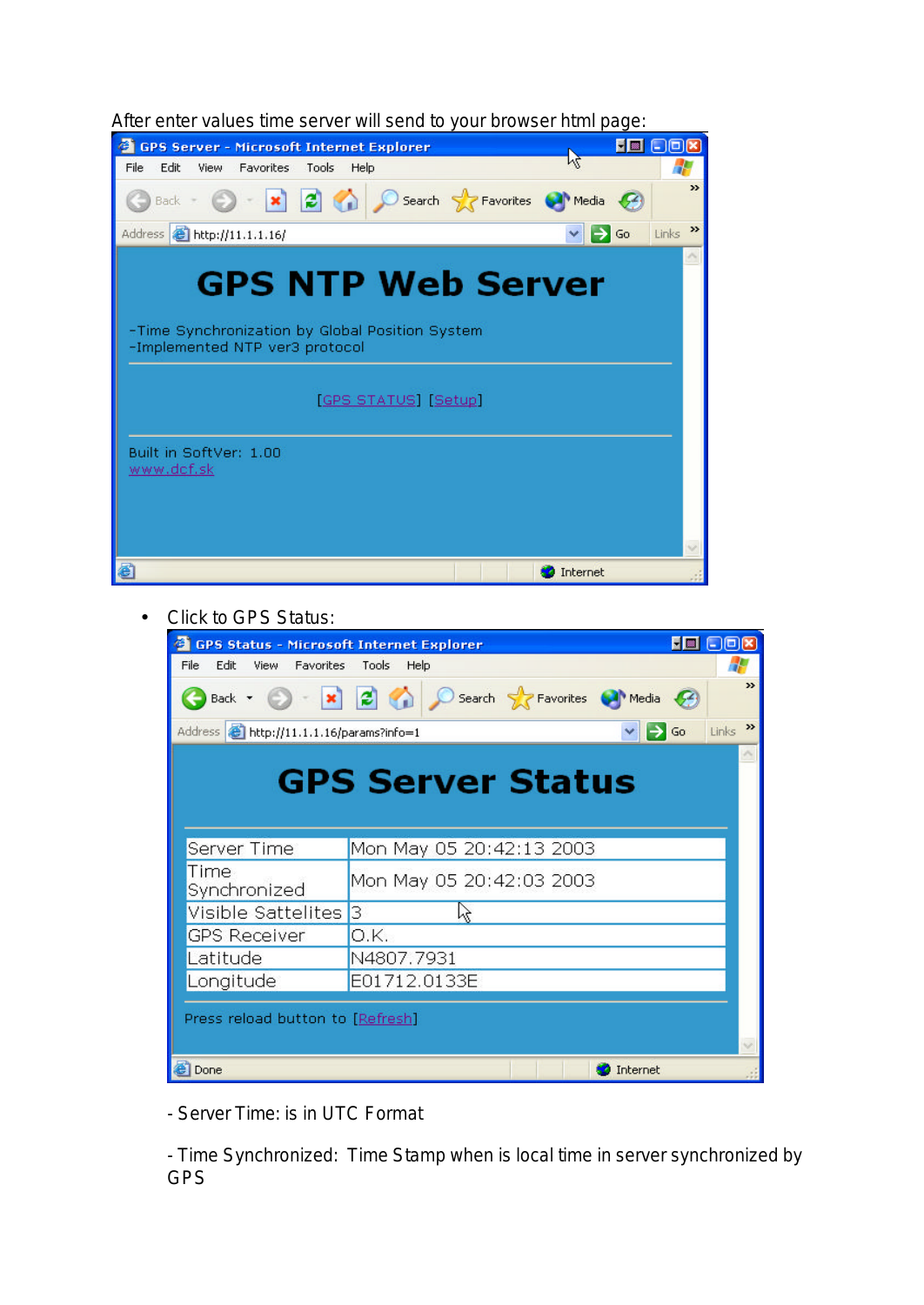- *Visible Satellites:* number of available satellites received signal from must be more then 2 satellites. Otherwise time serves will not synchronize local time.

*- GPS Receiver:* General Status of GPS receiver

- *Latitude:* antenna latitude position
- *Longitude:* Longitude position

Anytime it is possible refresh this web page to obtain new values.

• Setup Ethernet addresses



on setup window user can check actuall setup values. to change any value simply click to link

will be displayed dialog window: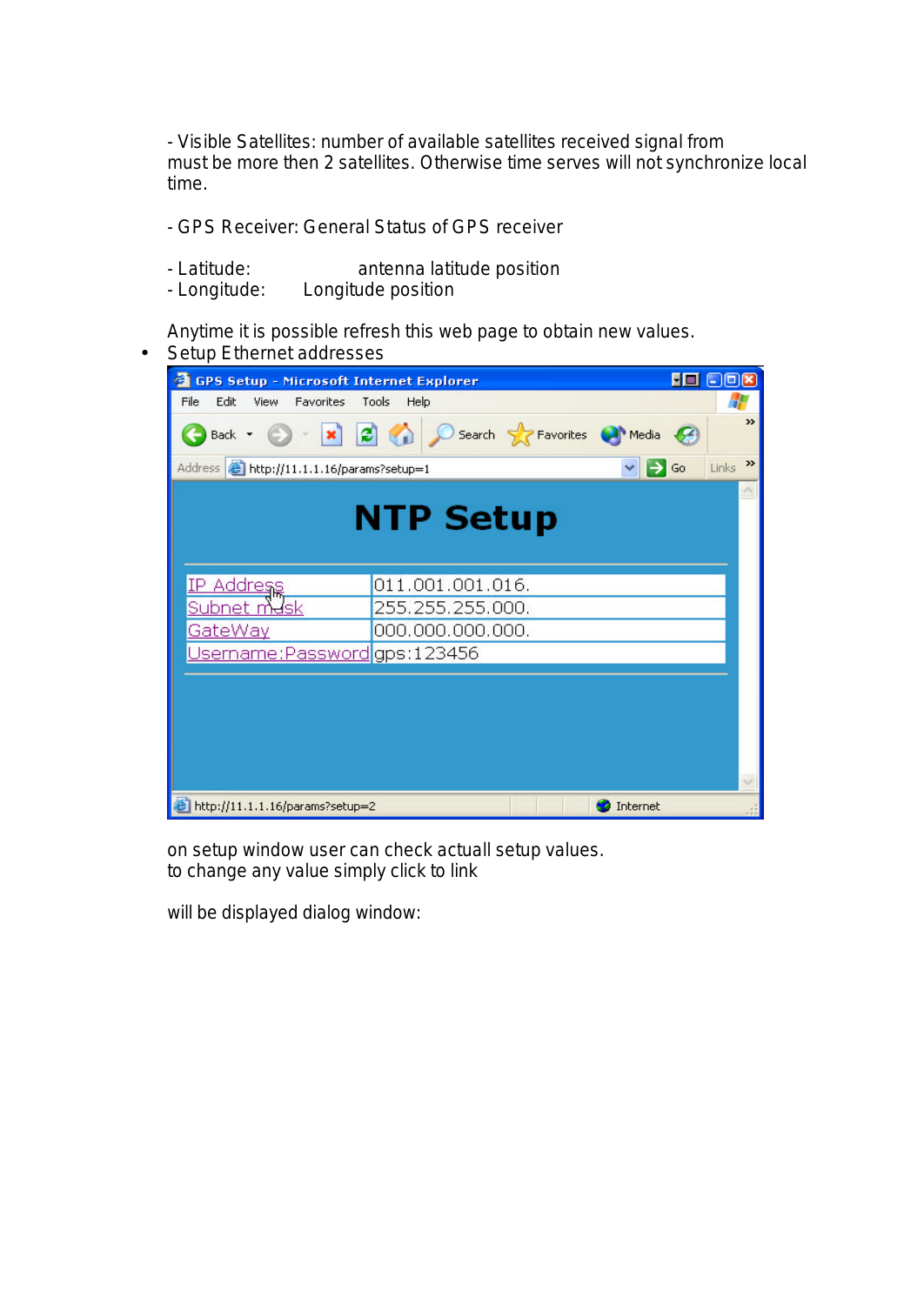| <b>GPS Setup - Microsoft Internet Explorer</b>                                | 1 - 11 - 1             |
|-------------------------------------------------------------------------------|------------------------|
| Edit<br>File<br>View<br><b>Favorites</b><br>Tools<br>Help                     |                        |
| Back v a x 2 3 Search & Favorites a Media<br>-69                              | $\rightarrow$          |
| $\Rightarrow$ Go<br>Address <b>&amp; http://11.1.1.16/params?setup=2</b><br>× | $\rightarrow$<br>Links |
| <b>NTP Setup</b>                                                              |                        |
| Apply<br>New value 11.1.1.25                                                  |                        |
|                                                                               |                        |
| 图<br>Internet<br>Done                                                         | v                      |

Enter new value and confirm by mouse to apply button Next time will be displayed setup window with new values. And Link to Write changes. Choosing this link values will be written to time server eeprom and reset time server with new values.

• Authentication user name and password must written in format **username:password**

**Please do not enter string more then 15 characters.**

## *NTP protocol:*

**Time server** have built in NTP Ver 3 protocol. All platforms such as UNIX, WINDOWS supports NTP protocol. In windows XP you can try to setup local time in Time/Date window. On **Internet Time** Card you can enter IP address to time server: